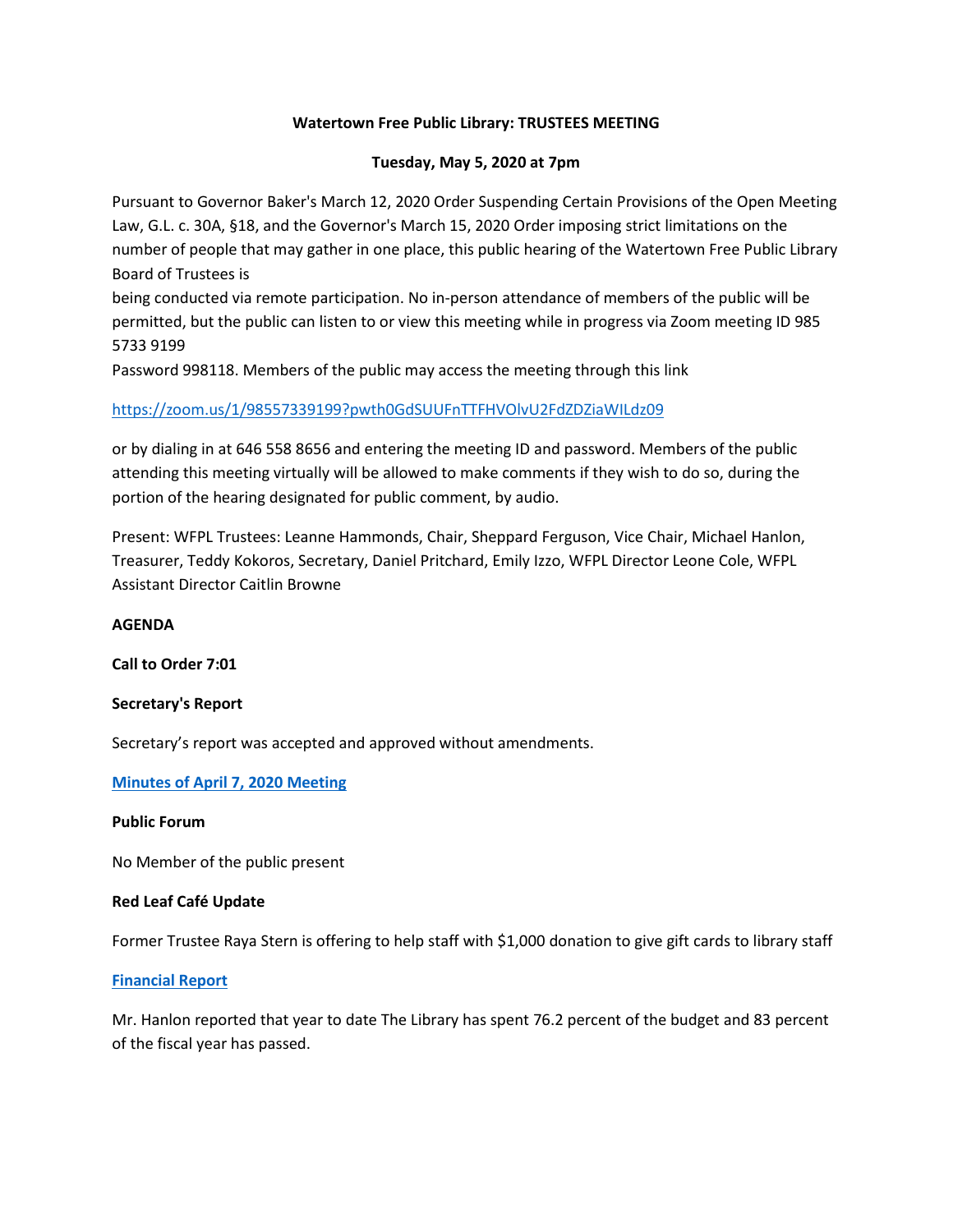Director Cole reported that full and part time staff are being paid and there will be a surplus due to COVID-19 that will go back to the town.

The Town Manager has not done his presentation to the town regarding the budget because there is still no update from the state related to local aid; in addition, The Watertown Library should be prepared for reductions in the budget due to COVID-19.

## **FY20 Budget**

## **Burke Fund Report HATCH Financials**

No Updates for Burke Fund. Assistant Director Browne reported that a \$2000 donation was given to HATCH.

A motion was made and passed to accept the financial report

#### **Chair's Report**

#### **Director's Report**

Updates: The Watertown Library staff is doing a lot of online programming.

*IT Upgrades:* The Watertown Library is installing new wireless access points which make the wireless system more robust. This work will begin next week.

*Town Social Media Accounts*: The Watertown Library will be running social media accounts for Facebook, Twitter, and Instagram for the Town of Watertown. Assistant Director Browne will work 5 hours a week on this project.

*Grant Awards Consideration and Action on:* The Watertown Savings Bank Customer Choice Award of \$3000 was awarded to The Watertown Library

*[Elimination](https://www.watertown-ma.gov/DocumentCenter/View/29674/may20fines) of Fines*: A motion was made and passed to go to the town manager to ask to eliminate fines for overdue items at the library.

*[Curbside Pickup](https://www.watertown-ma.gov/DocumentCenter/View/29672/may20curbside)*: Director Cole summarized a plan to have curbside pickup at The Watertown Library (full plan available in meeting packet).

A motion was made and approved to go forward with curbside pickup.

*Phased Re-Opening*: May 18<sup>th</sup> is the presumptive opening date but that may be changed. The Watertown Library is also awaiting information from the Governor's reopening task force. A special Watertown Trustees meeting might be needed when reopening is possible after getting guidance from the state and town.